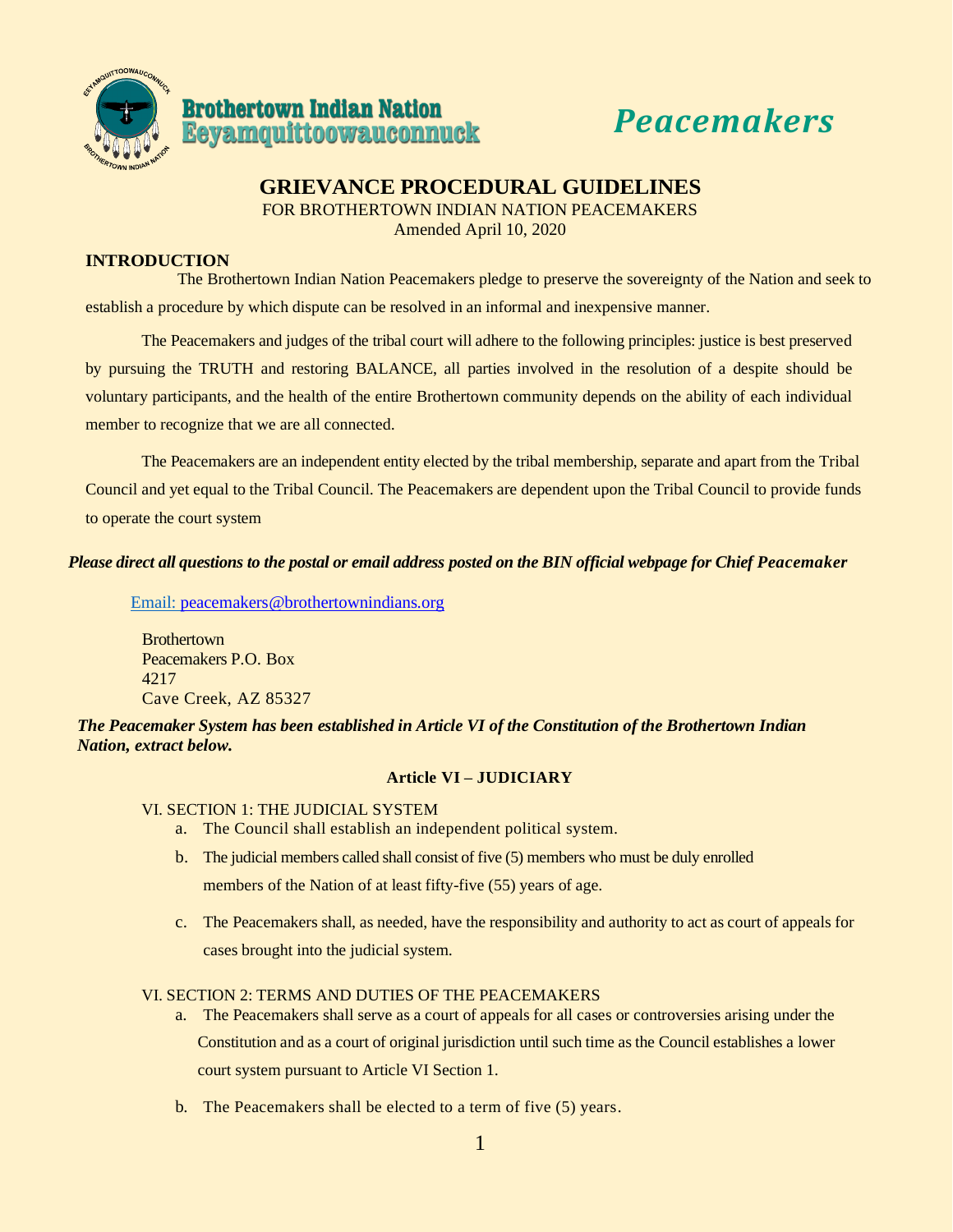

# VI. SECTION 3: PEACEMAKER FIRST ELECTION

- a. The first election of the Peacemakers shall be conducted in accordance with Article IV. Peacemakers will be elected in a general election.
- b. The date of the first election shall be the next regularly scheduled election as specified in Article IV Section 2 after ratification of this Constitution.
- c. The election shall be conducted to implement a system of staggered terms of service for Peacemaker members. The candidate receiving the highest number of votes will serve the initial five (5) year term. The candidate receiving the second highest votes will serve an initial four (4) year term; the third highest votes will serve an initial three (3) year term; the fourth highest votes will serve an initial two (2) year term; and the fifth highest votes will serve an initial one (1) year term.

# ROLE AND DUTIES OF PEACEMAKERS

The role of tribal peacemakers and judges is to interpret the Brothertown Indian Nation Constitution and

arrive at a decision that is in the best interest of the tribe. (Peacemakers are unable to give legal advice.) The following responsibilities are rotated among the Peacemakers.

- Chief Peacemaker coordinated and communicated with the Peacemakers.
- Recorder keeps the minutes of the meetings and maintains a folder or file on the Peacemakers that can be passed on to the next recorder.
- Historian records the history of the Brothertown Indian Nation Peacemaker Judicial System from past history and as it develops and reached Brothertown Peacemaker tradition and culture.
- Liaison serves as the Peacemakers' representative to the Tribal Council. Reports may describe budgetary issues, topics concerning the role of the court, and/or topics concerning the Council. The liaison may also serve as chief peacemaker as needed.
- Legal Technical Coordinator prepares and provided legal documents to the Peacemakers and seeks legal advice and assistance when necessary. Researches legal documents and seeks legal education for the Peacemakers as needed.

# PROCEDURES FOR PETITIONING THE PEACEMAKERS

- 1. All official contact with the Peacemakers shall be submitted in writing, either email or in post.
- 2. The applicant should provide a full report of the area of concern as well as all the facts supporting the grievance, noting any parts of the Brothertown Constitution that are the basis of his/her complaint as well as the names and addresses of all persons directly involved in the dispute.
- 3. Applicants shall email or mail one copy of all documents submitted to the Chief Peacemaker at the postal or email address posted on the BIN Official Website.